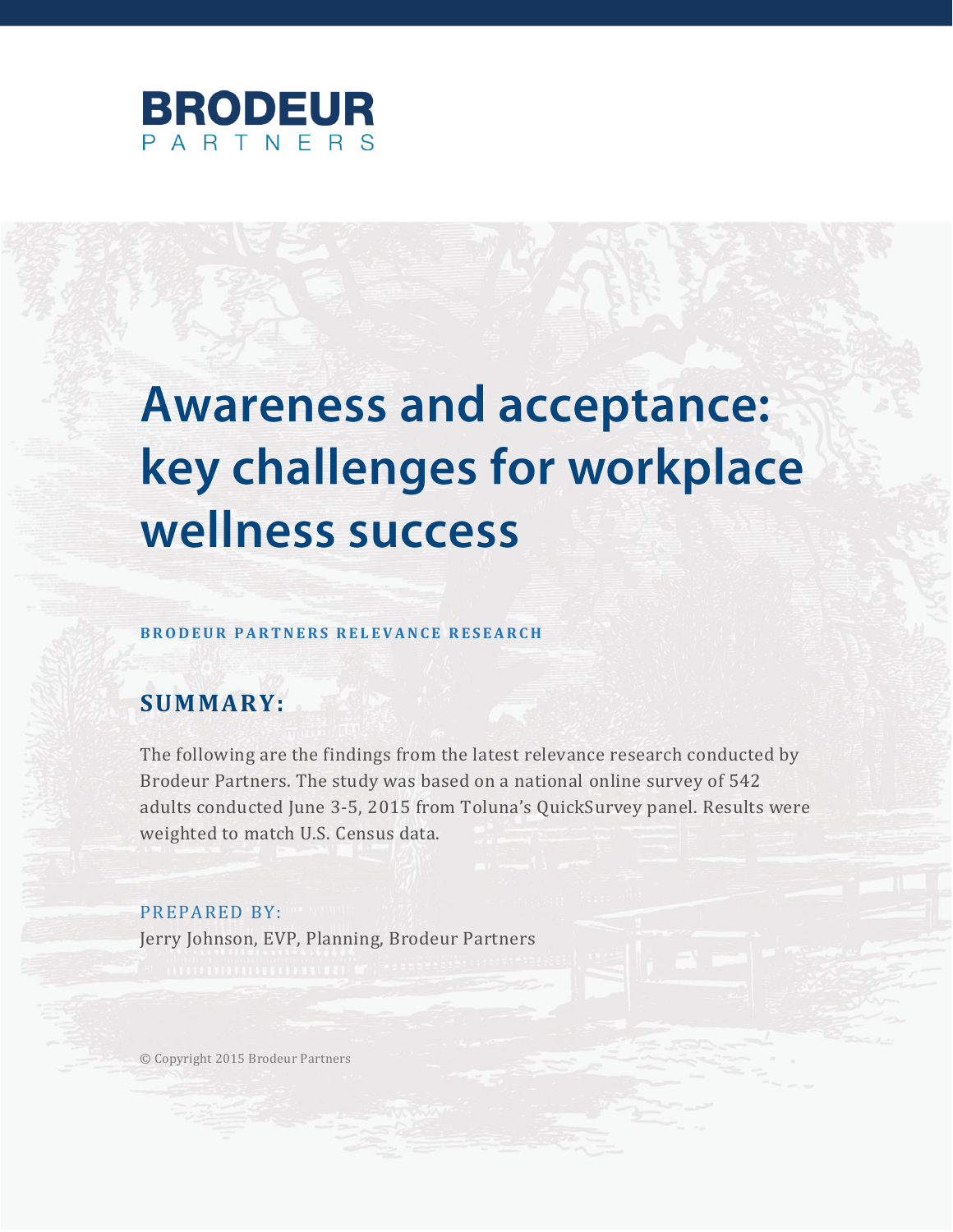

## **Awareness and acceptance pose key challenges** for workplace wellness success

When workplace wellness comes up in public discourse, debate typically centers on whether employer programs are worth the investment. Although that debate isn't settled, it really isn't progressing, either.

At Brodeur Partners, we sought to shed new light on workplace wellness and explore those challenges that contain the answers to true return on investment. What we found: Although access to workplace wellness programs has increased, employers and providers still face steep challenges around *awareness* and *acceptance*.

#### **ACCESS IS A SHRINKING PROBLEM**

When it comes to workplace wellness programs, there is no shortage of access for workers. In fact, approximately 70 percent of employers claim to have a workplace wellness program, up from 60 percent in 2011, according to a recent study by the Society [for Human Resource Management](http://www.shrm.org/Research/SurveyFindings/Articles/Documents/2015-Employee-Benefits.pdf) (SHRM). Over 85 percent of companies with more than 1,000 employees offer a wellness program, says [Gallup.](http://www.gallup.com/businessjournal/168995/why-workplace-wellness-program-isn-working.aspx)

Indeed, workplace wellness is now a \$6 billion industry, with an estimated 500 vendors selling programs either individually or as components of health insurance, according to [Reuters.](http://www.reuters.com/article/2013/05/24/us-wellness-idUSBRE94N0XX20130524)<sup>1</sup>

But access is just one of the three A's when it comes to the payoff for workplace wellness programs.

#### **T H E O T H E R T W O A' S O F W O R K P L A C E W E L L N E S S**

While access is being settled with the steady growth of workplace wellness programs, our new survey raises questions about how aware and accepting employees are of the wellness programs that already exist in their workplace.

While 70 percent to 80 percent of employers claim to have a workplace wellness program, barely 1 in 3 employed Americans in our survey, or 34 percent, said they have a health and wellness program at work.

<sup>1</sup> Munro, Dan. "RAND Corporation (Briefly) Publishes Sobering Report On Workplace Wellness Programs." *Forbes*. Forbes Magazine, 28 May 2013. Web. 27 July 2015.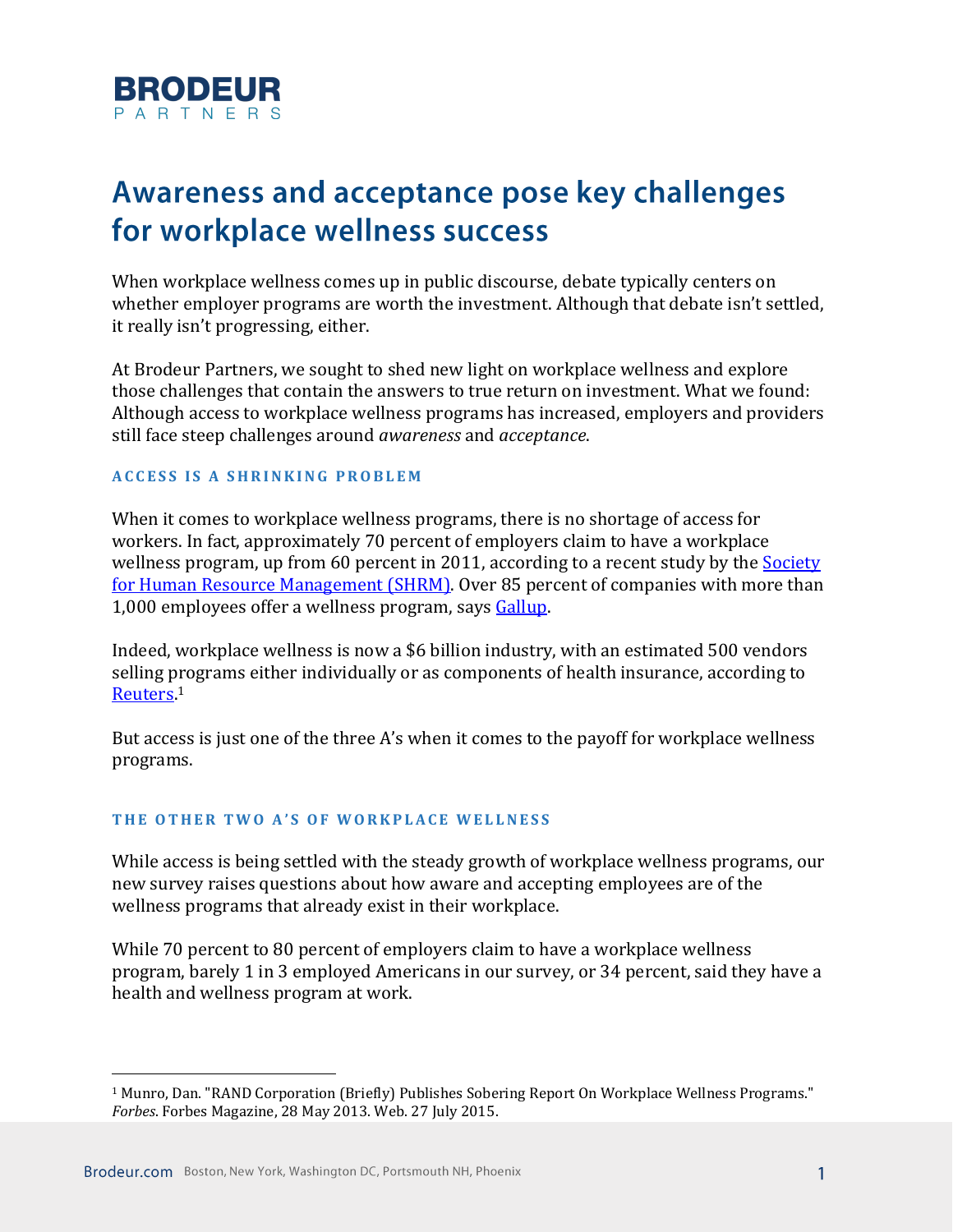

Lack of awareness may explain some of the discrepancy. Some employers may simply be poor at explaining programs that are in place. Another possible explanation is that of definition: What employers may consider a "workplace wellness" plan may differ from what employees think should constitute such a program.

"Clearly, there's a disconnect," said Brodeur Partners CEO Andrea Coville, author of *[Relevance: The Power to Change Minds and Behavior and Stay Ahead of the Competition](http://relevance.brodeur.com/)*. "Either employees aren't getting the memo about the programs that exist in their workplaces, or they don't consider what their employers are offering to be true wellness programs."

One problem might be that wellness programs aren't distinguishable from health insurance. According to the Kaiser Family Foundation's [2014 Employer Health Benefits](http://files.kff.org/attachment/2014-employer-health-benefits-survey-full-report)  [Survey,](http://files.kff.org/attachment/2014-employer-health-benefits-survey-full-report) 98 percent of all large companies (defined as at least 200 workers) and 73 percent of smaller ones that offer employee health benefits also offer at least one wellness program.<sup>2</sup>

In any case, while a lot of money and energy is being spent on workplace wellness, many of the employees who are supposed to benefit appear unaware of the programs or don't consider them true health and wellness programs.

#### **THE PROBLEM: ACCESS VS. PERCEIVED ACCESS**

Nearly half (45 percent) of respondents in our survey said that while their employer does not offer a workplace wellness program, they would participate if one were available. Even discounting for the possible overstatement of good intentions, this finding suggests that there is a sizable number of employees who would participate in a workplace wellness program if a) one existed and b) they knew about it.

Disturbingly, this access or "perceived access" problem is unevenly distributed across age groups and is worst for the older employees who need workplace wellness the most. Only 24 percent of those aged 55 or older said they had a workplace wellness program, well shy of the 41 percent of millennials who have them.

Wellness programs may simply be following demand. Millennials reported the highest participation rates and the highest *intended* participation rates should their employer establish a program.

<sup>2</sup> *Employer Health Benefits 2014 Annual Survey*. Rep. Chicago, Illinois: Henry J. Kaiser Family Foundation, Menlo Park, California, and Health Research & Educational Trust, 2014. *Kff.org*. Web. 24 July 2015.